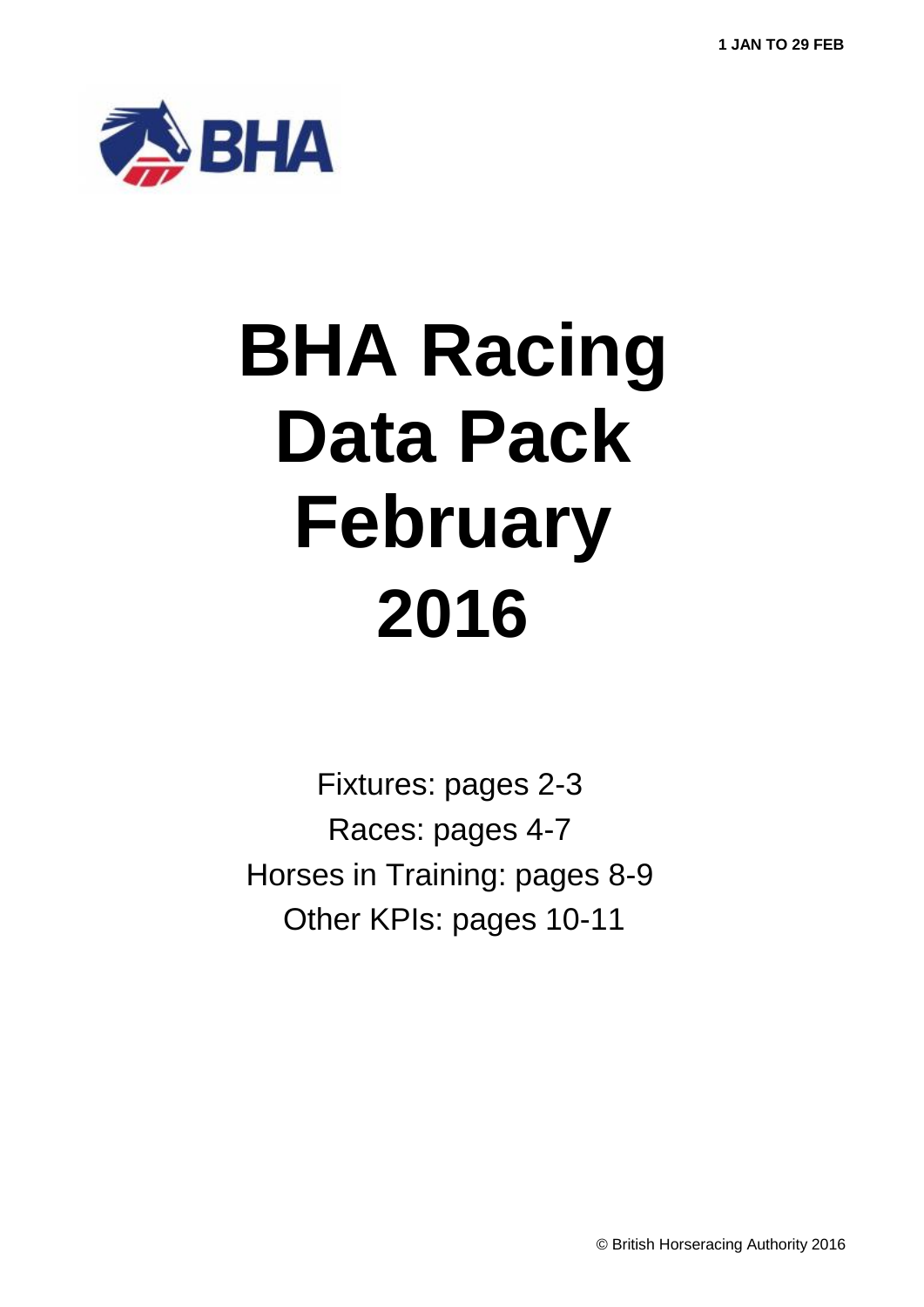## **FIXTURES (YTD)**

|                  | <b>Fixtures Scheduled</b> |      |      |      |      |  |  |
|------------------|---------------------------|------|------|------|------|--|--|
|                  | 2012                      | 2013 | 2014 | 2015 | 2016 |  |  |
| <b>Flat Turf</b> |                           |      |      |      |      |  |  |
| <b>Flat AW</b>   |                           | 84   | 80   |      | 83   |  |  |
| Jump             | 128                       | 124  | 127  | 130  | 125  |  |  |
| <b>Total</b>     | 201                       | 208  | 207  | 207  | 208  |  |  |

*Note: Flat includes Mixed meetings.*

|                  | <b>Fixtures Run</b> |          |          |      |      |  |  |  |
|------------------|---------------------|----------|----------|------|------|--|--|--|
|                  | 2012                | 2013     | 2014     | 2015 | 2016 |  |  |  |
| <b>Flat Turf</b> |                     |          |          |      |      |  |  |  |
| <b>Flat AW</b>   |                     | ററ<br>oΖ | οc<br>oΖ |      | 85   |  |  |  |
| Jump             |                     | 94       | 96       | 112  | 95   |  |  |  |
| Total            | 173                 | 176      | 178      | 191  | 180  |  |  |  |

*Note: includes Additional, Rescheduled & Partially Abandoned fixtures. Flat includes Mixed.*



|                  | <b>Abandonments</b> |      |      |      |      |  |  |  |
|------------------|---------------------|------|------|------|------|--|--|--|
|                  | 2012                | 2013 | 2014 | 2015 | 2016 |  |  |  |
| <b>Flat Turf</b> |                     |      |      |      |      |  |  |  |
| <b>Flat AW</b>   |                     |      |      |      |      |  |  |  |
| Jump             | 34                  | 37   | 34   |      | 30   |  |  |  |
| Total            | 35                  | A C  | 34   | 19   | 30   |  |  |  |

*Note: Flat includes Mixed meetings.*

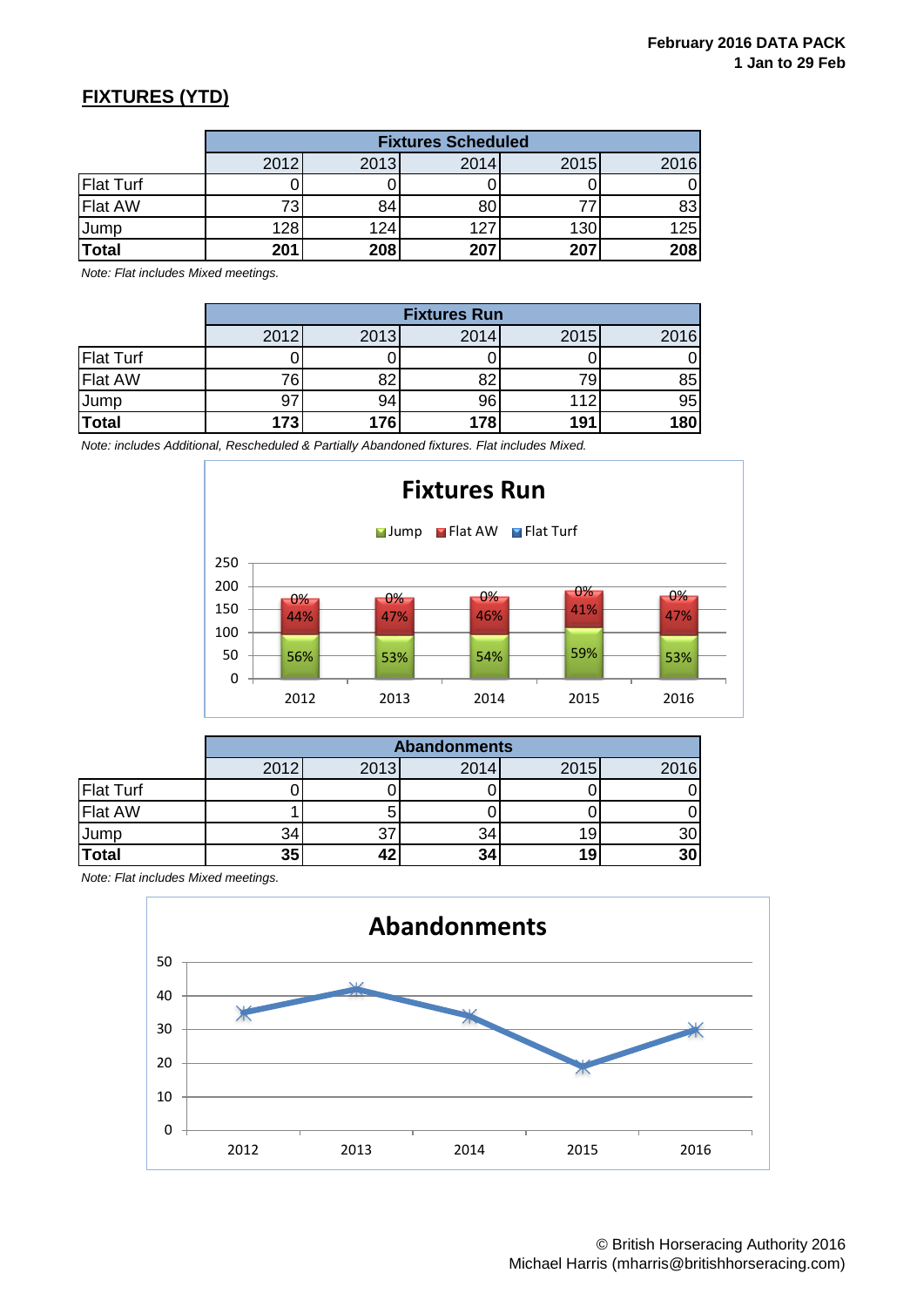|              | <b>Turf Fixtures by Going</b> |      |      |      |      |  |  |
|--------------|-------------------------------|------|------|------|------|--|--|
|              | 2012                          | 2013 | 2014 | 2015 | 2016 |  |  |
| Firm         |                               |      |      |      |      |  |  |
| Good to Firm |                               |      |      |      |      |  |  |
| Good         | 23                            |      |      |      | 2    |  |  |
| Good to Soft | 38                            | 15   |      | 25   | 16   |  |  |
| Soft         | 24                            | 35   | 26   | 54   | 38   |  |  |
| Heavy        |                               | 35   | 55   |      | 39   |  |  |



|             | <b>Total Prize Money (£)</b> |           |            |            |            |  |  |  |
|-------------|------------------------------|-----------|------------|------------|------------|--|--|--|
|             | <b>2012</b>                  | 2013      | 2014       | 2015       | 2016       |  |  |  |
| Flat        | 1.997.212                    | 2,531,376 | 3,234,024  | 3,373,703  | 3,952,224  |  |  |  |
| <b>Jump</b> | 5.462.227                    | 6,120,118 | 7,039,786  | 8,136,297  | 7,715,067  |  |  |  |
| Total       | 7,459,439                    | 8,651,494 | 10,273,810 | 11,510,000 | 11,667,291 |  |  |  |



|             | Average Prize Money (£) (by Race) |       |        |        |        |  |  |
|-------------|-----------------------------------|-------|--------|--------|--------|--|--|
|             | 2012                              | 2013  | 2014   | 2015   | 2016   |  |  |
| <b>Flat</b> | 3,658                             | 4,233 | 5,454  | 6,426  | 7,007  |  |  |
| <b>Jump</b> | 8,177                             | 9,503 | 10,618 | 11,040 | 12,305 |  |  |
| Total       | 6,145                             | 6,966 | 8,180  | 9,120  | 9,796  |  |  |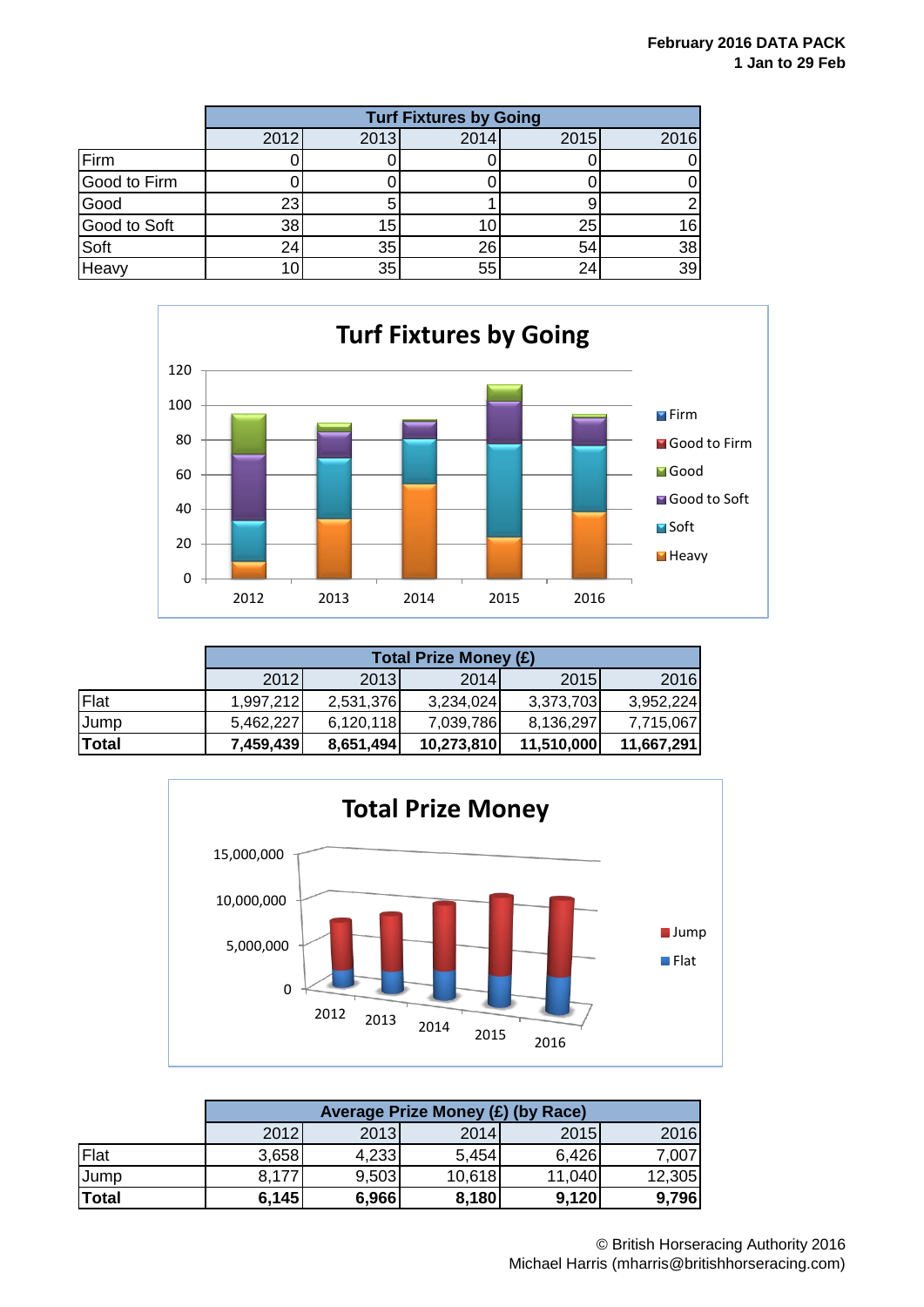## **RACES (YTD)**

|                      | <b>Races Run</b> |       |       |       |       |  |  |
|----------------------|------------------|-------|-------|-------|-------|--|--|
|                      | 2012             | 2013  | 2014  | 2015  | 2016  |  |  |
| <b>Flat Turf</b>     |                  |       |       |       |       |  |  |
| <b>Flat AW</b>       | 546              | 598   | 593   | 525   | 564   |  |  |
| <b>Steeple Chase</b> | 252              | 238   | 226   | 260   | 226   |  |  |
| Hurdle               | 326              | 295   | 337   | 395   | 337   |  |  |
| <b>NHF</b>           | 72               | 86    | 78    | 57    | 49    |  |  |
| Hunter Chase         | 18               | 25    | 22    | 25    | 15    |  |  |
| Total                | 1,214            | 1,242 | 1,256 | 1,262 | 1,191 |  |  |



|            | <b>Average Field Size</b> |      |      |      |      |  |  |
|------------|---------------------------|------|------|------|------|--|--|
|            | 2012                      | 2013 | 2014 | 2015 | 2016 |  |  |
| Flat       | 8.45                      | 7.98 | 8.15 | 8.36 | 8.12 |  |  |
| l Jump     | 9.19                      | 9.00 | 7.91 | 8.24 | 8.34 |  |  |
| <b>All</b> | 8.86                      | 8.51 | 8.03 | 8.29 | 8.24 |  |  |



© British Horseracing Authority 2016 Michael Harris (mharris@britishhorseracing.com)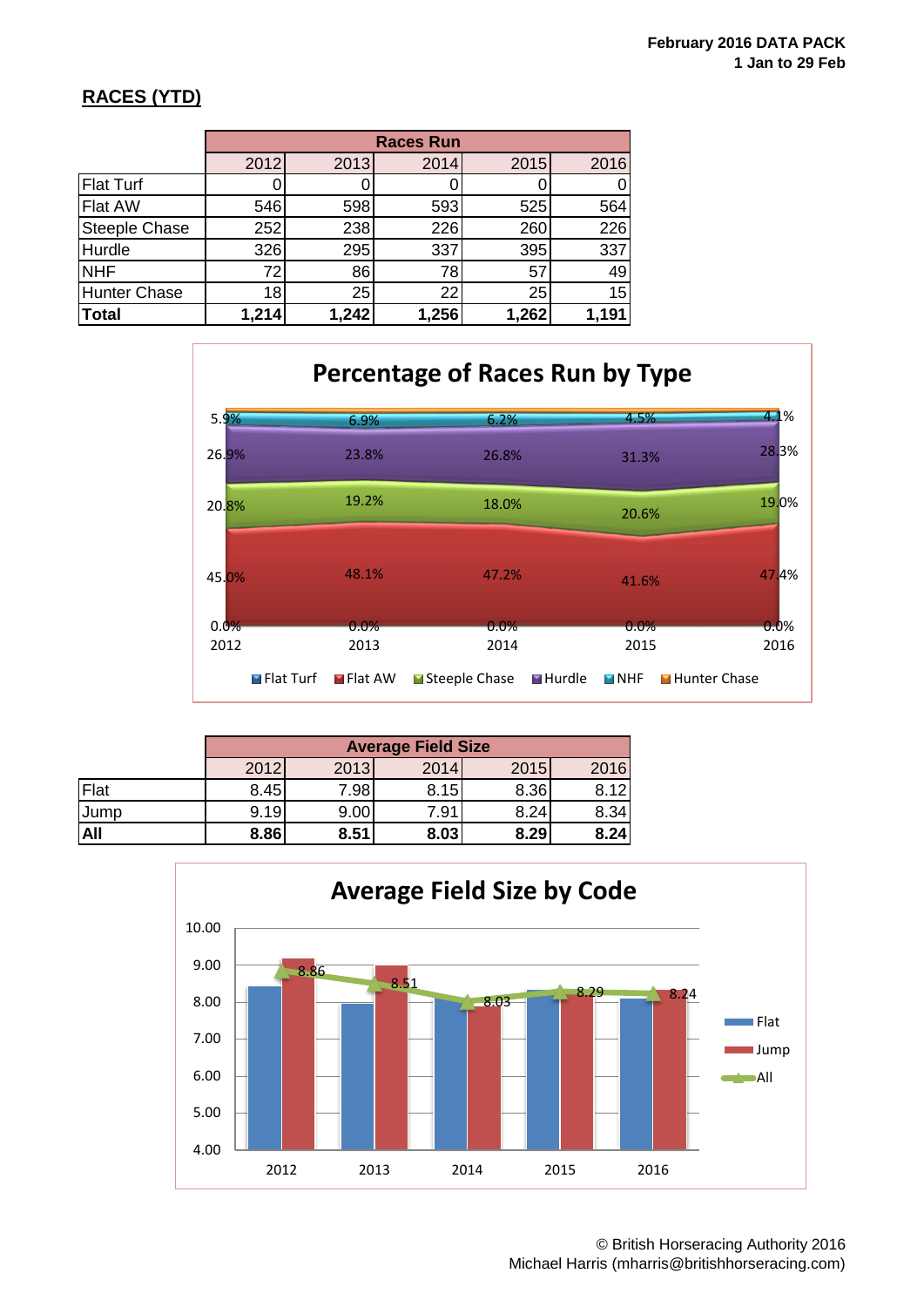|              | <b>Entries</b> |        |        |        |        |  |
|--------------|----------------|--------|--------|--------|--------|--|
|              | 2012           | 2013   | 2014   | 2015   | 2016   |  |
| Flat         | 9,167          | 9,724  | 9,258  | 7,841  | 8,147  |  |
| Jump         | 14,852         | 13,860 | 12,577 | 13,881 | 11.774 |  |
| <b>Total</b> | 24,019         | 23,584 | 21,835 | 21,722 | 19,921 |  |



|       | <b>Declarations</b> |        |        |        |        |  |  |
|-------|---------------------|--------|--------|--------|--------|--|--|
|       | 2012                | 2013   | 2014   | 2015   | 2016   |  |  |
| Flat  | 4,970               | 5,233  | 5,234  | 4,697  | 4,876  |  |  |
| Jump  | 6,471               | 6.116  | 5,651  | 6,473  | 5,517  |  |  |
| Total | 11,441              | 11,349 | 10,885 | 11,170 | 10,393 |  |  |



|              |      | <b>Eliminations</b> |      |      |      |  |  |  |
|--------------|------|---------------------|------|------|------|--|--|--|
|              | 2012 | 2013                | 2014 | 2015 | 2016 |  |  |  |
| Flat         | 302  | 311                 | 210  | 190  | 122  |  |  |  |
| Jump         | 231  | 137                 | 66   | 69   | 43   |  |  |  |
| <b>Total</b> | 533  | 448                 | 276  | 259  | 165  |  |  |  |



© British Horseracing Authority 2016 Michael Harris (mharris@britishhorseracing.com)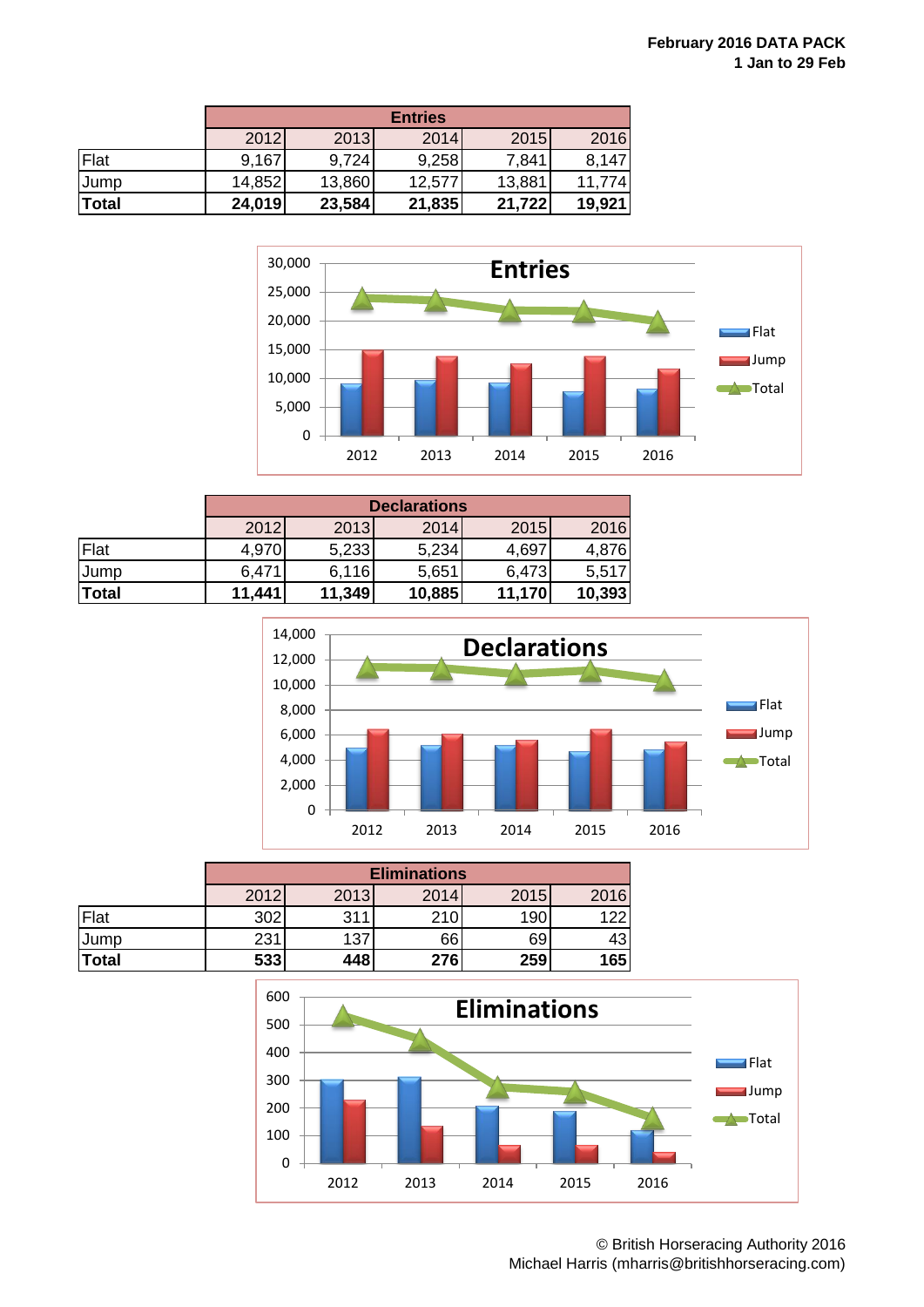|              | <b>Runners</b> |        |        |        |       |  |  |
|--------------|----------------|--------|--------|--------|-------|--|--|
|              | 2012           | 2013   | 2014   | 2015   | 2016  |  |  |
| Flat         | 4,616          | 4,772  | 4,834  | 4,390  | 4,581 |  |  |
| <b>Jump</b>  | 6,140          | 5,798  | 5,246  | 6,076  | 5,232 |  |  |
| <b>Total</b> | 10,756         | 10,570 | 10,080 | 10,466 | 9,813 |  |  |

|             |       | <b>Individual Runners</b> |       |       |       |  |  |  |
|-------------|-------|---------------------------|-------|-------|-------|--|--|--|
|             | 2012  | 2013                      | 2014  | 2015  | 2016  |  |  |  |
| Flat        | 1,914 | 1,938                     | 2,112 | 2,066 | 2,125 |  |  |  |
| <b>Jump</b> | 3,759 | 3,587                     | 3,289 | 3,664 | 3,364 |  |  |  |
| Dual        | 138   | 123                       | 97    | 85    | 52    |  |  |  |
| Total       | 5,811 | 5,648                     | 5,498 | 5,815 | 5,541 |  |  |  |



|             | <b>Average No. of Runs per Horse</b> |      |      |      |      |  |  |
|-------------|--------------------------------------|------|------|------|------|--|--|
|             | 2012                                 | 2013 | 2014 | 2015 | 2016 |  |  |
| Flat        | റ റ                                  | 2.3  | າ າ  |      |      |  |  |
| <b>Jump</b> | .6 <sup>1</sup>                      | .6   | 1.5  | .6   | . 5' |  |  |
| Total       | 1.9                                  | 1.9  | 1.8  | 1.8  | 1.8  |  |  |

|              | <b>Non-Runners</b> |      |      |      |      |  |
|--------------|--------------------|------|------|------|------|--|
|              | 2012               | 2013 | 2014 | 2015 | 2016 |  |
| Flat         | 354                | 461  | 400  | 307  | 295  |  |
| <b>IJump</b> | 331                | 318  | 405  | 397  | 285  |  |
| Total        | 685                | 779  | 805  | 704  | 580  |  |

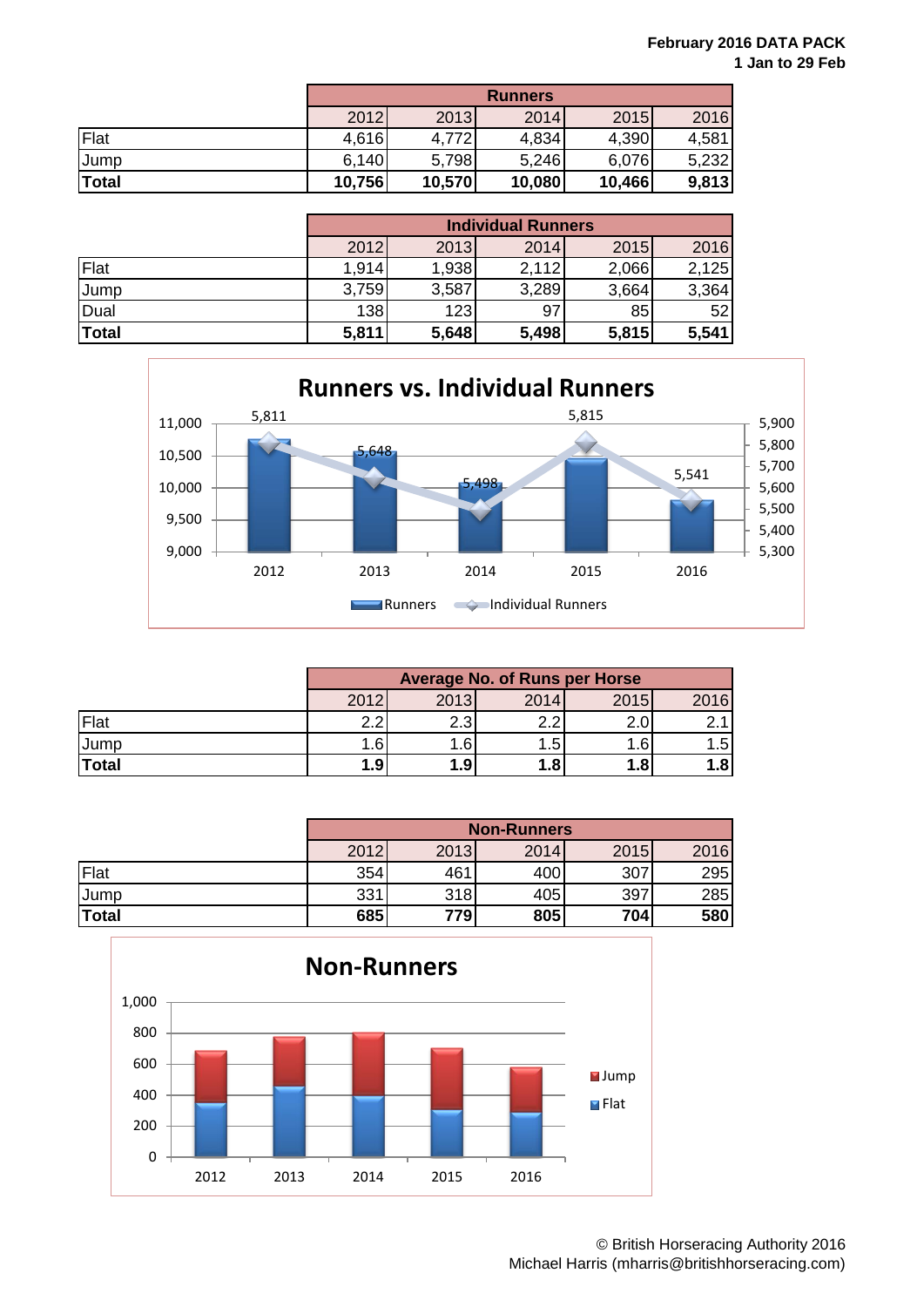|                       | <b>Average Field Size (by Race Type)</b> |       |       |      |      |  |
|-----------------------|------------------------------------------|-------|-------|------|------|--|
|                       | 2012                                     | 2013  | 2014  | 2015 | 2016 |  |
| <b>FLAT</b>           | 8.45                                     | 7.98  | 8.15  | 8.36 | 8.12 |  |
| Pattern/Listed        | 11.00                                    | 9.00  | 11.00 | 9.00 | 9.75 |  |
| Handicap              | 9.23                                     | 8.58  | 8.63  | 8.72 | 8.51 |  |
| <b>WFA Conditions</b> | 6.00                                     | 4.25  | 5.56  | 5.43 | 5.07 |  |
| Maiden                | 7.64                                     | 7.45  | 7.88  | 8.29 | 7.78 |  |
| Novice                |                                          |       |       |      |      |  |
| Sellers/Claimers      | 6.01                                     | 5.82  | 6.13  | 6.20 | 6.04 |  |
| <b>Auction Races</b>  | 6.68                                     | 6.44  | 6.74  | 7.22 | 6.53 |  |
| Sales Races           |                                          |       |       |      |      |  |
| <b>STEEPLE CHASE</b>  | 7.54                                     | 7.30  | 6.83  | 7.07 | 7.15 |  |
| Pattern/Listed        | 8.89                                     | 9.00  | 7.55  | 7.54 | 7.80 |  |
| Handicap              | 8.43                                     | 7.89  | 7.22  | 7.32 | 7.58 |  |
| Maiden/Novice         | 4.96                                     | 5.58  | 4.39  | 4.84 | 3.70 |  |
| <b>WFA Conditions</b> | 8.00                                     | 5.33  | 4.33  | 5.60 | 5.20 |  |
| <b>HURDLE</b>         | 10.31                                    | 10.18 | 8.31  | 8.97 | 9.12 |  |
| Pattern/Listed        | 7.30                                     | 7.65  | 7.32  | 7.57 | 7.63 |  |
| Handicap              | 10.66                                    | 10.64 | 8.72  | 9.22 | 9.78 |  |
| Maiden/Novice         | 10.56                                    | 10.34 | 8.17  | 8.99 | 8.79 |  |
| <b>WFA Conditions</b> | 5.00                                     | 4.00  | 4.50  | 6.00 | 4.00 |  |
| Sellers/Claimers      | 8.55                                     | 7.56  | 6.38  | 8.00 | 7.33 |  |
| <b>NHF RACES</b>      | 10.17                                    | 10.01 | 9.23  | 9.21 | 8.59 |  |
| <b>HUNTER CHASES</b>  | 8.28                                     | 7.88  | 8.27  | 6.84 | 8.13 |  |

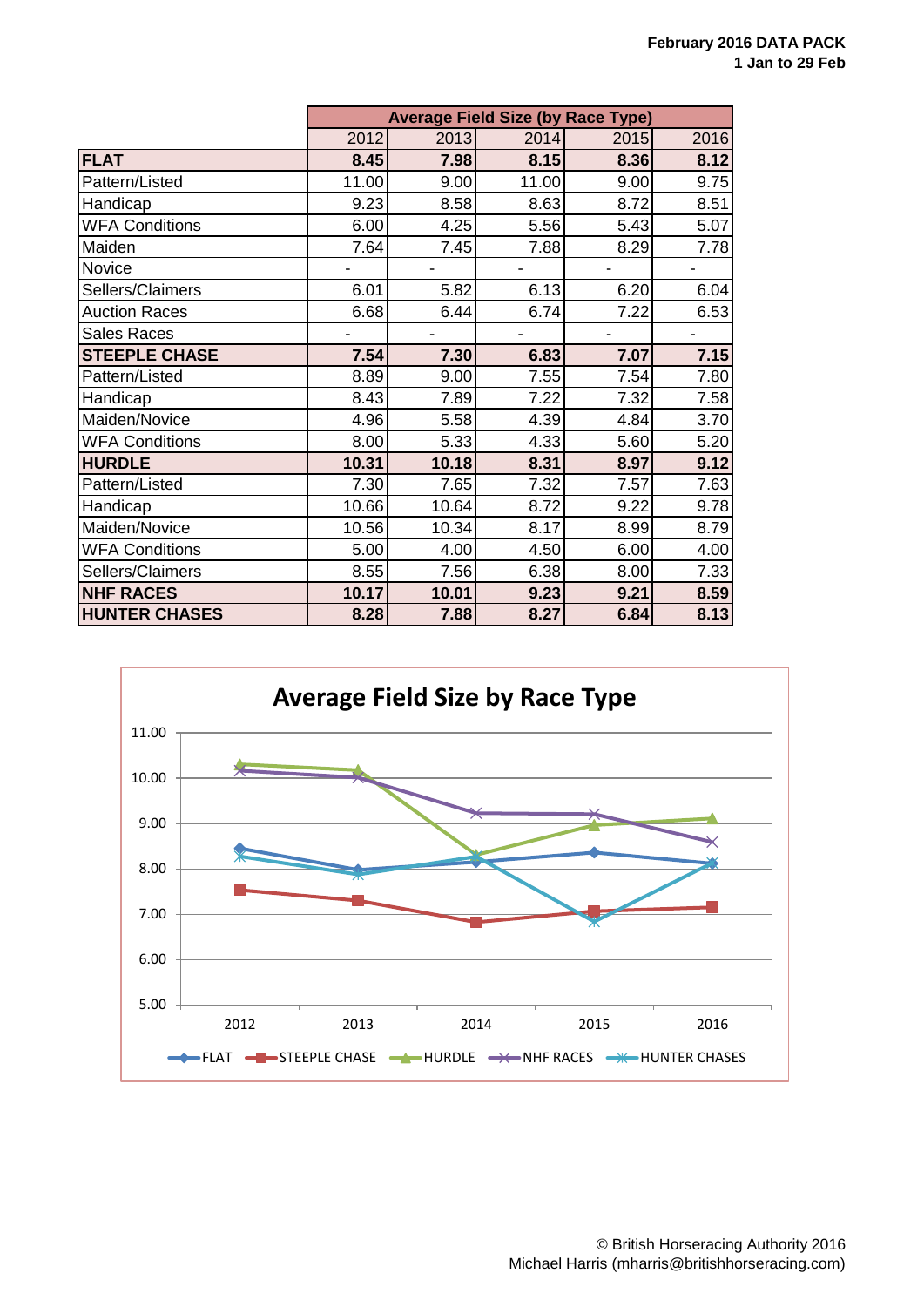#### **HORSES IN TRAINING (Monthly Average)**

|      | <b>ALL</b> |        |        |        |        |  |  |
|------|------------|--------|--------|--------|--------|--|--|
|      | 2012       | 2013   | 2014   | 2015   | 2016   |  |  |
| Flat | 8,150      | 8,259  | 8,445  | 8,710  | 8,691  |  |  |
| Jump | 5,146      | 5,132  | 5,023  | 5,069  | 5,161  |  |  |
| Dual | 682        | 621    | 675    | 642    | 622    |  |  |
| All  | 14,065     | 14,108 | 14,244 | 14,421 | 14,557 |  |  |



|        | <b>FLAT</b> |       |       |       |       |  |  |
|--------|-------------|-------|-------|-------|-------|--|--|
|        | 2012        | 2013  | 2014  | 2015  | 2016  |  |  |
| 2yo    | 2,104       | 2,312 | 2,412 | 2,614 | 2,460 |  |  |
| 3yo    | 2,916       | 2,738 | 2,757 | 2,827 | 2,926 |  |  |
| 4yo    | 1,304       | 1,341 | 1,303 | 1,325 | 1,377 |  |  |
| $5y0+$ | 1,826       | 1,869 | 1,974 | 1,944 | 1,929 |  |  |
| Total  | 8,150       | 8,259 | 8,445 | 8,710 | 8,691 |  |  |



© British Horseracing Authority 2016 Michael Harris (mharris@britishhorseracing.com)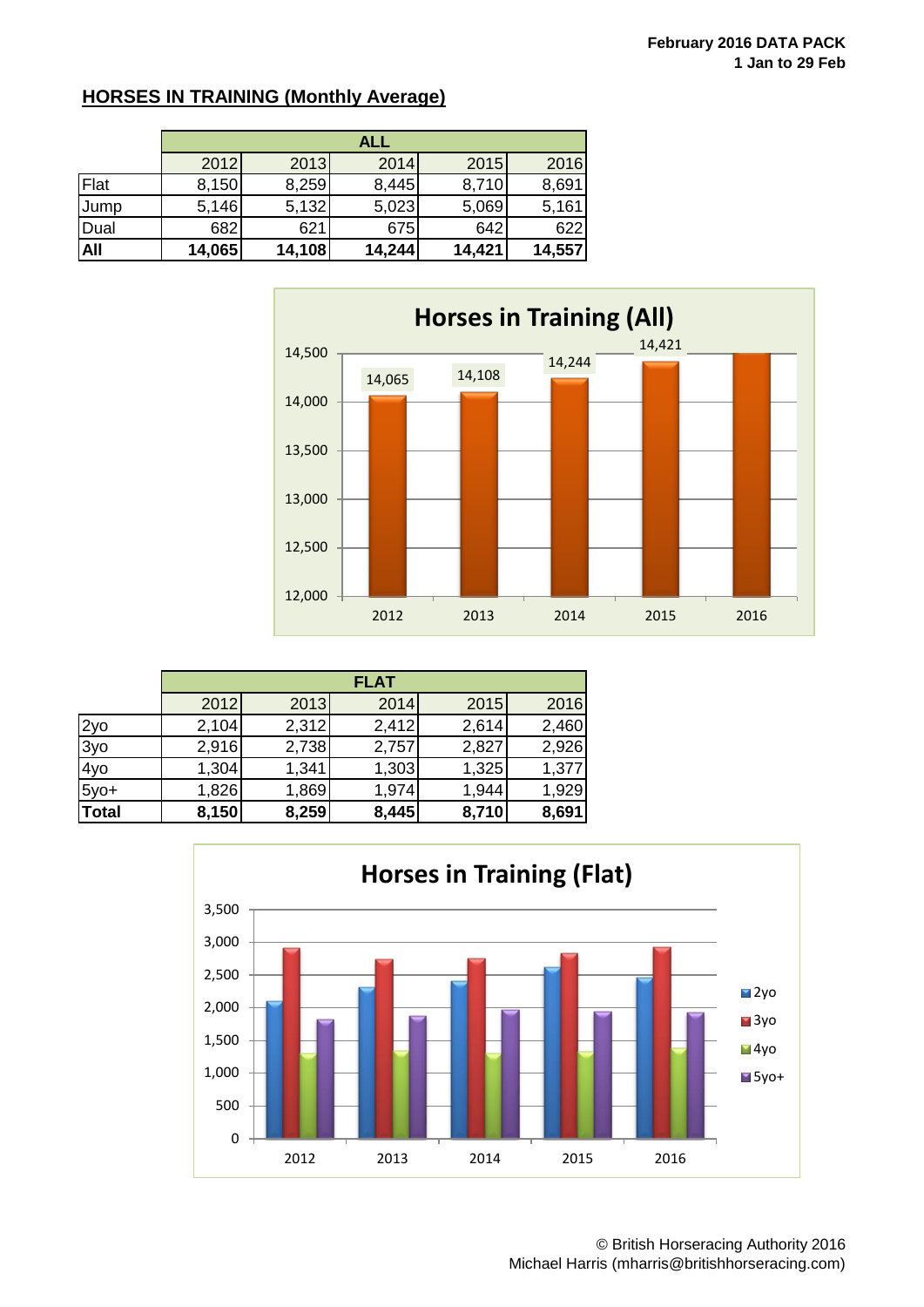|              | <b>JUMP</b> |       |       |       |             |  |  |
|--------------|-------------|-------|-------|-------|-------------|--|--|
|              | 2012        | 2013  | 2014  | 2015  | 2016        |  |  |
| 3yo          |             | 4     |       |       | $5^{\circ}$ |  |  |
| 4yo          | 479         | 440   | 431   | 482   | 470         |  |  |
| $5y0+$       | 4,665       | 4,690 | 4,591 | 4,585 | 4,686       |  |  |
| <b>Total</b> | 5,146       | 5,132 | 5,023 | 5,069 | 5,161       |  |  |



|              | <b>DUAL</b> |      |      |      |      |  |  |  |
|--------------|-------------|------|------|------|------|--|--|--|
|              | 2012        | 2013 | 2014 | 2015 | 2016 |  |  |  |
| 3yo          |             |      |      |      |      |  |  |  |
| 4yo          | 179         | 151  | 150  | 188  | 148  |  |  |  |
| $5y0+$       | 503         | 467  | 524  | 453  | 474  |  |  |  |
| <b>Total</b> | 682         | 621  | 675  | 642  | 622  |  |  |  |

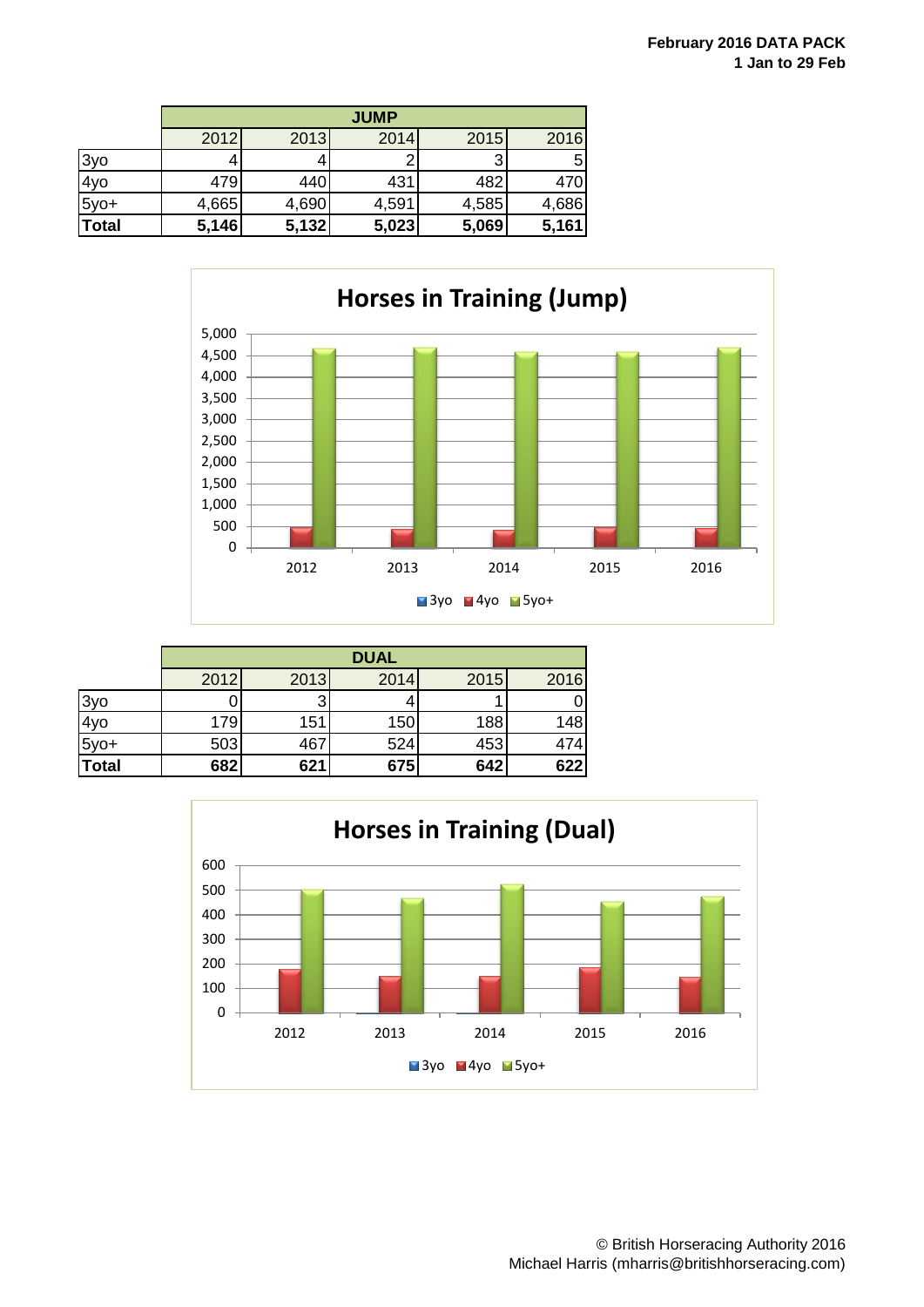### **OTHER KPIs (YTD)**

|            | <b>7 Race Cards</b> |       |         |       |       |  |  |
|------------|---------------------|-------|---------|-------|-------|--|--|
|            | 2012                | 2013  | 2014    | 2015  | 2016  |  |  |
| l< 7 Races | 13.3%               | 10.2% | $9.0\%$ | 45.5% | 41.7% |  |  |
| I7+ Races  | 86.7%               | 89.8% | 91.0%   | 54.5% | 58.3% |  |  |



|       | <b>Races with fewer than 6 Runners</b> |             |       |       |       |  |  |  |
|-------|----------------------------------------|-------------|-------|-------|-------|--|--|--|
|       | 2012                                   | <b>2013</b> | 2014  | 2015  | 2016  |  |  |  |
| Flat  | 13.7%                                  | 19.6%       | 16.4% | 13.3% | 13.1% |  |  |  |
| Jump  | 15.1%                                  | 17.4%       | 21.3% | 17.0% | 20.4% |  |  |  |
| Total | 14.5%                                  | 18.4%       | 18.9% | 15.5% | 17.0% |  |  |  |



|              | <b>Races with 8 (or more) Runners</b> |       |       |       |       |  |  |
|--------------|---------------------------------------|-------|-------|-------|-------|--|--|
|              | 2012                                  | 2013  | 2014  | 2015  | 2016  |  |  |
| Flat         | 59.3%                                 | 54.8% | 56.8% | 60.4% | 56.7% |  |  |
| <b>Jump</b>  | 64.7%                                 | 61.3% | 48.4% | 53.3% | 56.3% |  |  |
| <b>Total</b> | 62.3%                                 | 58.2% | 52.4% | 56.3% | 56.5% |  |  |